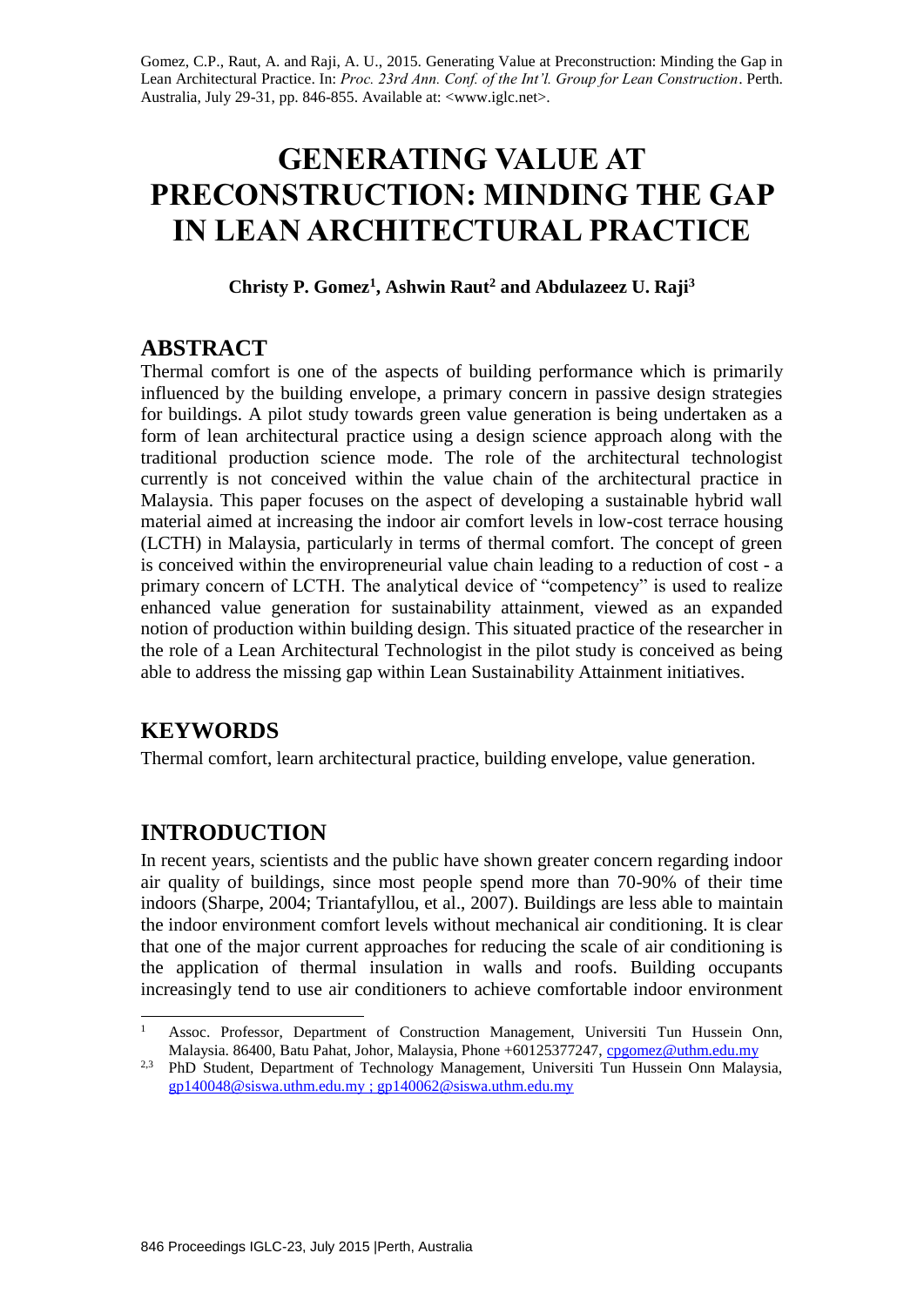in tropical climates. The overreliance on mechanical systems for health and comfort level contributes to increasing the energy consumption in residential buildings (Uno, et al., 2012).

The design of affordable houses in Malaysia take many factors into account, however the design often fails to satisfy basic levels of spatial needs and thermal comfort (see Figure 1 and Figure 2). Due to their poor thermal design, they often overheat during the day and can be too cool during the night (Tinker, et al., 2004). Previous studies (Hanifi, 1991; Madros, 1998; Ibrahim, 2004) have also indicated that the thermal design of low-income affordable housing could be ineffective.



*Figure 1: Ground floor plan of LCTH*



*Figure 2: First floor plan of LCTH*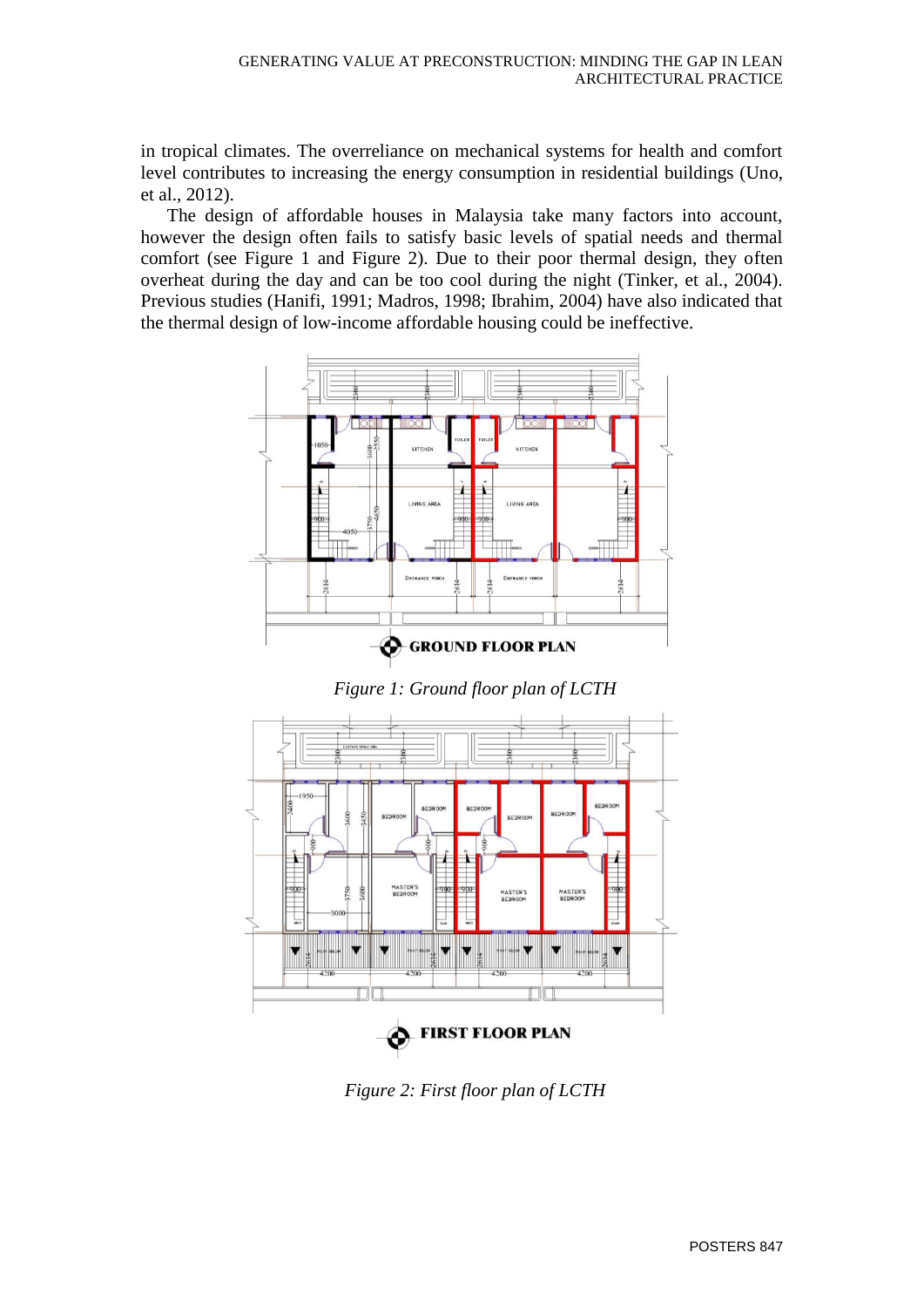### **COMMON BUILDING PERFORMANCE STRATEGIES**

In reviewing extensive literature, it is evident that generally designers who try to develop and implement new materials for building performance tend to focus on resolving single objective solutions, hence creating a lacuna for addressing practical solutions that need a multi-objective approach. A major contention of this paper is that the non-existence (the gap that needs to be addressed) of professionals such as the Architectural Technologist (AT) has contributed to a lack of implementation of solutions based on multi-objective decision making in generating green value in Malaysian LCTH. This paper is part of a pilot project whereby the researchers take on the role of an AT, more so oriented towards that of a Lean AT. The primary concern here is to address the much neglected sustainability characteristics, primarily that of environmental and economic sustainability, rather than solely focus on the physicomechanical characteristics in the development and selection of wall materials.

Several researchers have investigated various building performance strategies to improve indoor air comfort levels through passive design. Feng (2004) points out that to design energy-efficient buildings, design variables and construction parameters need be optimized. Consequently, the initial step in addressing the low indoor comfort levels is to identify the design variables that are directly related to heat transfer processes. In reviewing the work of Stevanonic (2013) on various research on design parameters for heating/cooling load and thermal comfort, it is evident that there is lack of research aimed at improving thermal transmittance values (U value) of wall material. Ekici and Aksoy (2011) summarized the parameters that affect building energy requirements as in Table 1 below.

| <b>Physical Environmental parameters</b> | <b>Design Parameters</b>                          |
|------------------------------------------|---------------------------------------------------|
| Daily Outside temperature (°c)           | Shape factor                                      |
| Solar Radiation $(W/m^2)$                | Transparent surface                               |
| Wind Direction and Speed                 | Orientation                                       |
|                                          | Thermal-physical properties of building materials |
|                                          | Distance between buildings                        |

*Table 1: Building energy requirement parameters (Ekici and Aksoy, 2011)*

#### **RETHINKING BUILDING PERFORMANCE STRATEGIES FOR ACHIEVING THERMAL COMFORT LEVELS**

Malaysia is located within the Equatorial Zone and therefore its climatic temperature is generally stable throughout the year, ranging between 27°C and 32°C during the day and 21°C and 27°C during the night. There are large variations in rainfall but relative humidity is high throughout the year, at about 75% (Tinker, et al., 2004). It is noted by Wahab and Ismail (2012) that hot and humid air is likely to be trapped indoor for the whole day which causes increase in indoor temperature. However, in comparison, the outdoor environment is relatively more comfortable for at least 14 hours per day. It is evident that even the minimum 10% opening size with respect to the floor area requirement under the Uniform Building by Law 1984 is unable to address the problem of high indoor air temperature. Hence, rather than resort to active cooling mechanisms, the focus here is to address the avenue for replacing conventional building envelope that have high U-values.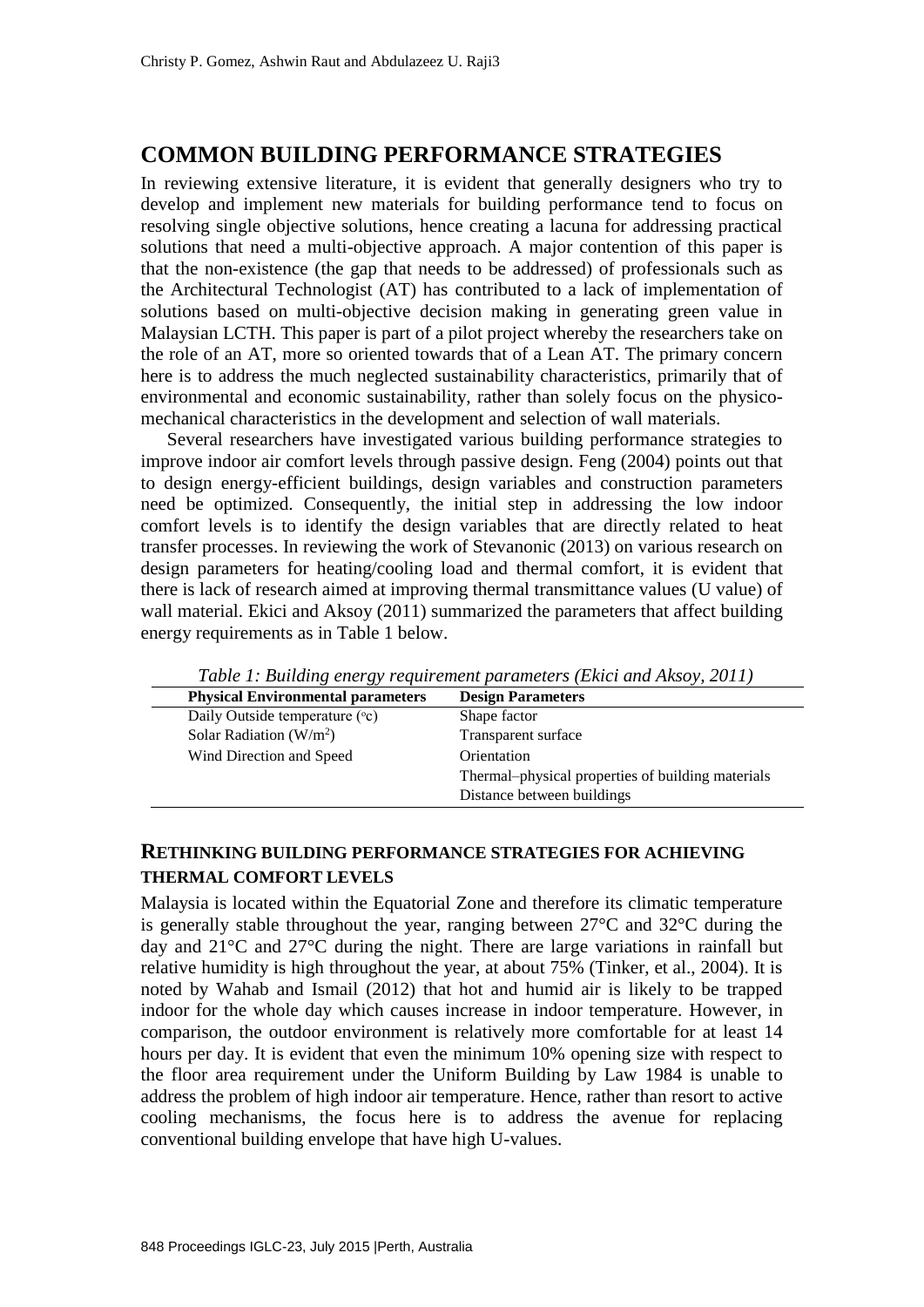Designers predominantly pay less attention to seek out "better" constituent materials. Thus, the use of traditional construction materials such as clay bricks continue to dominate as primary wall material in LCTH projects and this affects the sustainability aspect of such projects. This is viewed here as *'sustainability negligence'* in the selection of materials. In the Malaysian construction industry, materials selection according to specification is not currently assigned to being within any specific management portfolio. It is argued in this paper that there needs to be a clear sense of responsibility accorded to the Architectural, Engineering and Construction (AEC) team in the specification, selection, handling, storing and application of materials under the broad category of technology management. There is an urgent need for bridging the gap in construction practice between design and green technology management which can be fulfilled by the architectural technologist. This gap in construction practice is viewed as an issue dominated by the lack of competence in green innovation within the AEC team.

# **ROLE OF LEAN ARCHITECTURAL TECHNOLOGIST**

Positioned between conceptual design and production, the AT forms a creative link in the value chain (Emmitt, 2009). Concerned with the technical side of design, they ensure that an attractive functional building performs successfully. They make sure the right materials are used and that building regulations are met. They also monitor quality assurance, costs and deadlines and will help to lead projects from conception through to completion. One of the important tasks of AT is to recognize how the design aspects of a construction project influence and relate to performance and functional issues so that practical questions can be addressed at the outset.

AT is an emerging profession, the role of the AT has changed and developed as building design and construction has become more specialized (Emmit, 2013). The Royal Institute of Architects Ireland regards "the professional AT as a technical designer, skilled in the application and integration of construction technologies in the building design practice". The role of the AT is scoped under the field of architectural practice. But, then how can an AT specifically function within the confines of the concept of affordable homes? It can best be achieved by working in a design science mode that is underpinned by an enviropreneurial value chain (EVC) enhancement philosophy (described briefly under the methodology section of this paper). Design Science is an inventive or creative, problem solving activity, one in which new technologies are the primary products (Rocha, et al., 2012).

Following Rooke, et al. (2007), in their attempt to extend lean production theory to examine the production of organization, this paper is an attempt to extend lean production theory to examine the production of design by focusing on 'competencies' or 'abilities' as the prime analytic device for understanding operational flows for generating improvement innovations, specifically green innovation in LCTH. Here, the competency of the AT is viewed as the critical link in generating added green value within the analytical framework of operation flows which centers on the worker, as originally proposed by Shingo (1988). Additionally, in the case of LCTH it is also important to focus on keeping costs down.

Researchers have identified the use of Lean Construction Principles to increase environmental benefits (Huovila and Koskela, 1998; Horman, et al., 2004; Luo, Riley and Horman, 2005; Riley, et al., 2005; Lapinski, Horman and Riley, 2006), focusing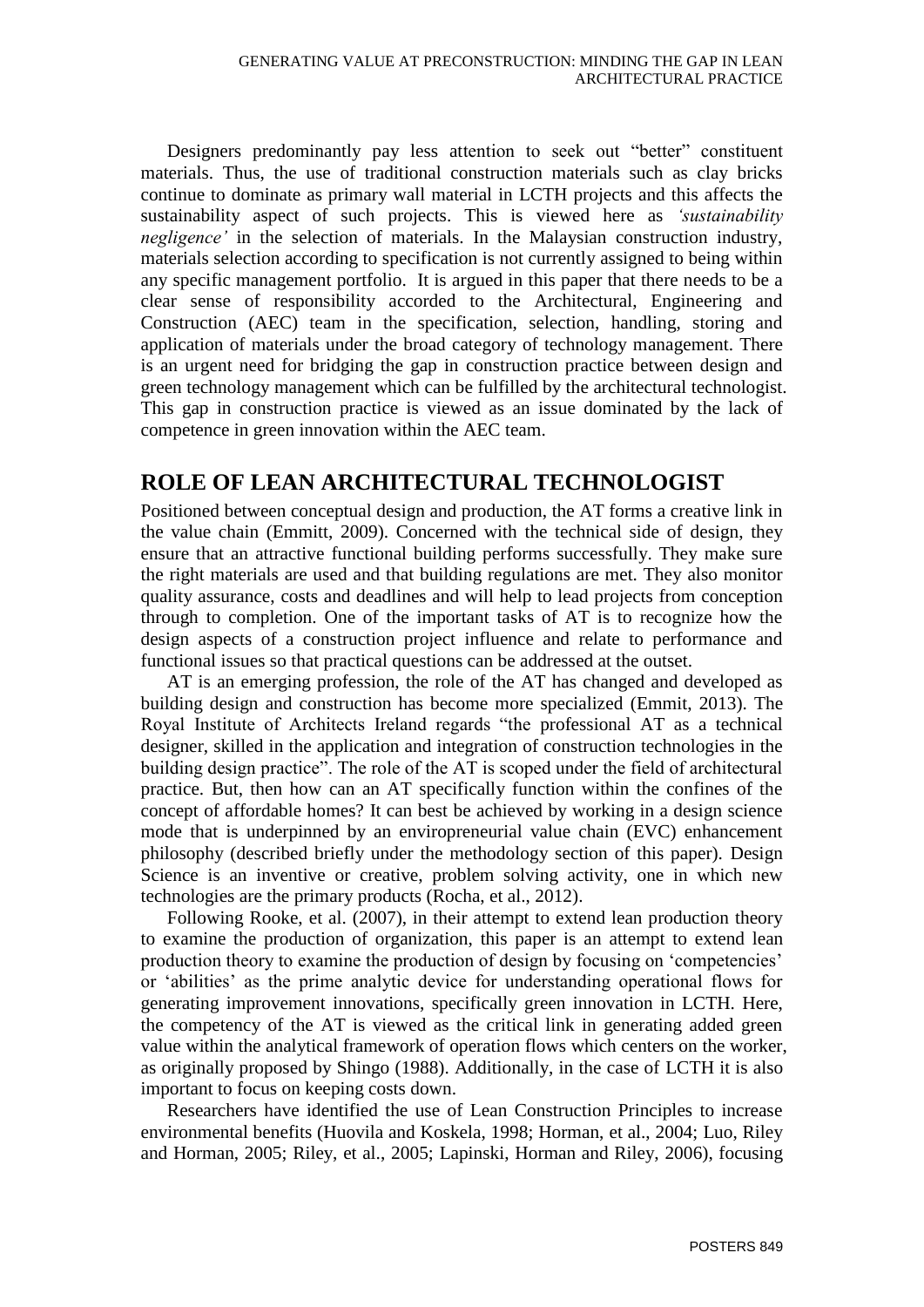on waste elimination, and pollution prevention and value maximization for customer. Attempts to be green without being lean is seen as a contradiction. Lean practices can be more readily adopted in a construction project at design phase to reduce costs and enhance sustainability by leveraging on the EVC concept, to be undertaken by the LAT. EVC attributes can lead to reduction in cost in the process.

This paper focuses on the concept of maximizing value from a passive design strategy in terms of the building envelope, particularly that of wall material; a much neglected area of focus amongst lean researchers - the missing link within current lean design practice and research that does not favour a design science approach. Additionally, the aim is to eventually steer current initiatives involving non-LCTH projects away from traditional practice towards lean green building design in Malaysia. Currently conventional design is reviewed and amended to cater for sustainability features at the post-design phase. This is practiced by Green Building Facilitator (GBF) teams in Malaysia to propose enhanced green attributes to the existing design to achieve Green Building Index certification. This approach is solely transformational, without emphasis on the flow theory of production and value generation theory of production. Hence, the relevant competencies of a number of individuals from architectural practice, quantity surveying, mechanical & electrical engineering etc. of the GBF team is proposed in this paper as being centered under one portfolio in lean green building design practice, within that of the LAT.

#### **GREEN R&D WITHIN PRODUCTION ENVIROPRENEURIAL VALUE CHAIN**

A green value chain refers to the lifecycle of a product beginning with the initial sourcing, through research and development (R&D) and production, all the way to the final recycling of waste and product abandonment. Porter (1985) pointed out that the most important target of a firm is *value creation*, and any series of complex activities aimed at creating value forms a value chain. This is because clients must believe that the real value of a particular product or service exceeds the amount on the price tag and the price is always set beyond the cost of production, it is a firm's priority to improve the perceived value of a product or service and reduce the cost of production.



*Figure 3: Role of AT in green building design value chain for LCTH (Adapted from Doery, 2009)*

The LAT is seen as key player in the green building value chain based on operational flow perspective, providing the much needed technical support for green value creation in the design and construction process (see Figure 3). The Lean AT will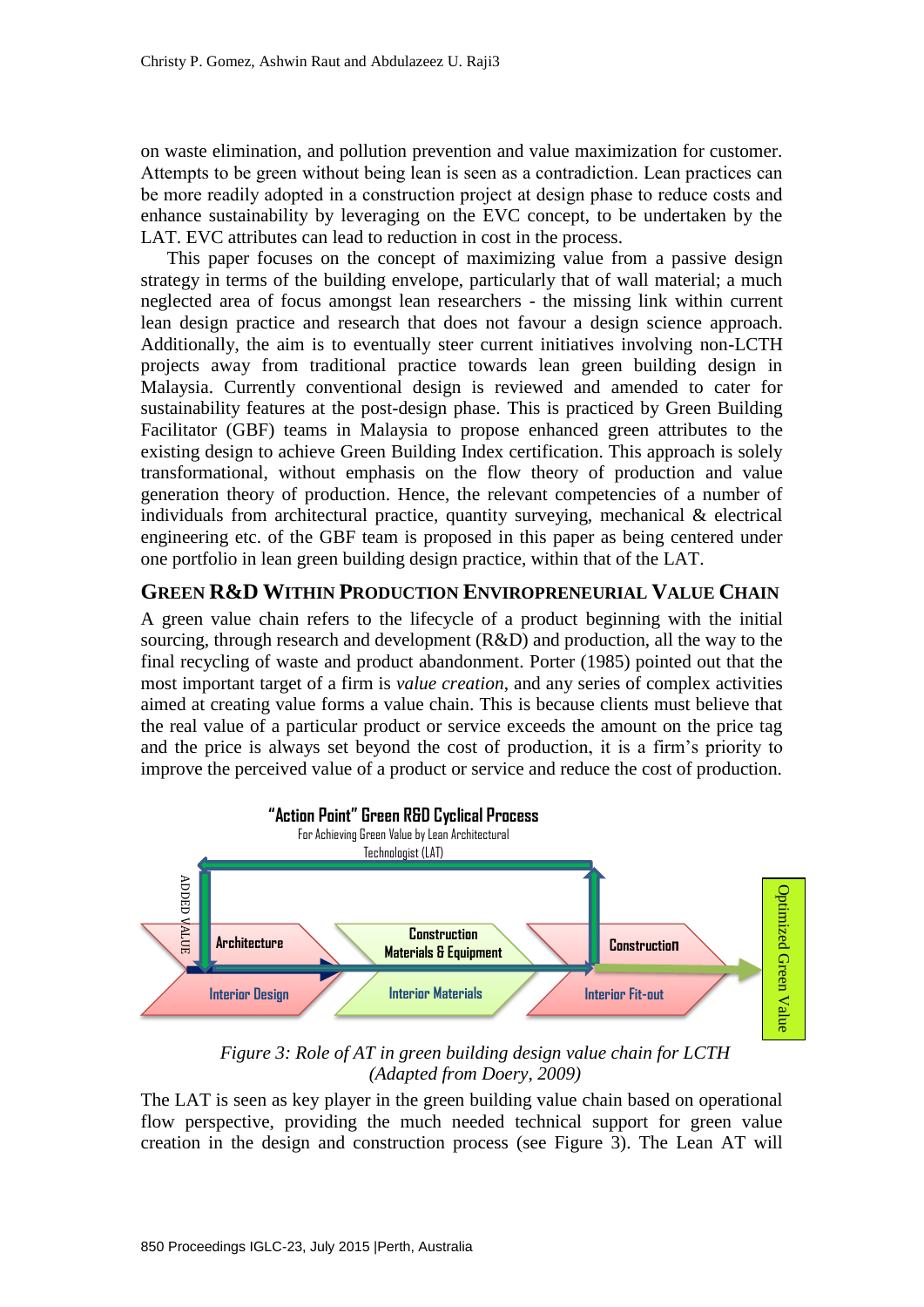identify "action points" for modifying the traditional linear value chains to achieve *optimal green value* for the client working to provide green solutions using a design science research (DSR) methodology underpinned by the EVC approach, whilst also serving to supervise the implementation at the construction phase. Following Kung, Huang and Cheng (2012), the green value chain consists of six major aspects: green sourcing, green R&D, green production and manufacturing, green marketing, green promotion and education, and recycling.

Hartman and Stafford (1988) point out that the traditional linear value chain is based on the assumption of closed-loop *resources*, whereas the green value chain emphasizes a closed-loop *process* involving the production and use of high-value products, based on the concept of EVC. Here, additionally the value chain is viewed within business processes. The implementation of EVC attributes can lead to reduction in cost in the process, a vital moot point in the initiative of the Lean AT to minimize cost and waste whilst maximizing green value for LCTH in Malaysia.

### **RESEARCH METHOD**

The methodology used is a design science methodology alongside the traditional production science approach. The analytical device is that of "competency". As architects are generally focused on form over function, it is argued here that their architectural practice could benefit by being complemented with the role of the AT. The attempt here is to maximize value through the value added competency of the AT in undertaking Green R&D. The role of the researchers in this pilot project is fundamentally seen as taking on the role of the Lean AT in using a design science approach to develop a hybrid wall system for improving indoor thermal comfort levels centred on design flows and green value creation.

The AT has to play important role in consultation with the designers in implementing passive and active design strategies during the design stage. As per Malaysian context, it is evident that AT whose role includes the contribution to the value chain to generate green value (in terms of thermal comfort) is non-existent. There is an urgent need for professionals who can address deficits in functional building performance attainment, especially during the pre-construction stage of a project to be emplaced in the construction value chain process. This role is proposed as best served within the broader context of Lean Architectural Practice. It is proposed here that in order to achieve green without being lean is a contradiction.

#### **CONCEPTUAL FRAMEWORK FOR IMPROVING THERMAL COMFORT**

Design science research (DSR) approach is adopted by the LAT within the perimeters of enviropreneurial value chain (EVC) processes aligned towards lean practices of minimizing waste and maximizing value. DSR aims to solve practical problems while also providing a theoretical contribution. The EVC process analysis attributes and lean practices provide the contextual rules for green R&D whilst keeping cost low. A system development research process (a subset of design science) is being adopted which was proposed by Nunamaker, Chen and Purdin (1991) for systematic problem solving. The system development research process is composed of five stages or activities (with backtracking) including: (1) construct a conceptual framework, (2) develop a system architecture, (3) analyse and design the system, (4) build the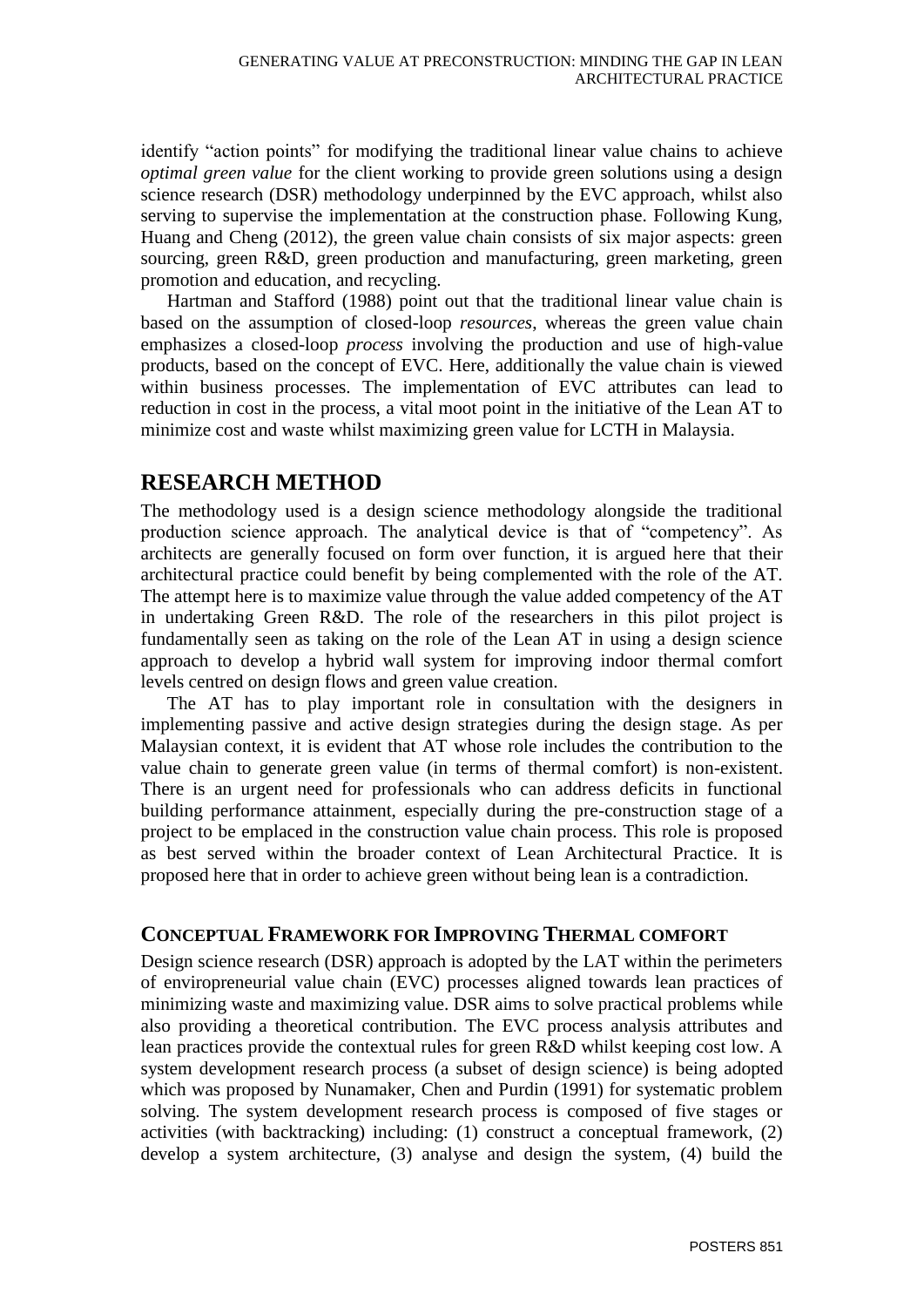(prototype) system, and (5) observe and evaluate the system. Fig 4 shows the conceptual framework for solving thermal comfort problems in low cost terrace housing (LCTH).



*Figure 4: Conceptual model for developing a solution for thermal comfort in low cost terrace housing (LCTH)*

U value of opaque envelope system in Malaysian houses vary from 1.0 to 4.0 W/m<sup>2</sup>K and overall thermal transmittance value (OTTV) limit for wall in Malaysia is 45  $W/m<sup>2</sup>$  K. Typical U-value of brick and concrete walls used in Malaysia is 2.15 W/m<sup>2</sup>K (Saidur et al., 2009). European standard EN832:2000 states that, depending on the location and climate, walls should be made of material with a heat transfer coefficient of 0.4–0.7 W/m<sup>2</sup> K, the lower the better. This proposed hybrid wall is currently in the initial stage of development. The R&D conceptual framework for this research is shown in Fig. 4, aimed at developing an appropriate green hybrid building wall material to replace the high U value traditional wall material that mainly consists of bricks and mortar (see Fig. 5).



*Figure 5: Cross-section of current wall system in LCTH and their U values*

Certain types of waste materials are being explored for their respective thermal and mechanical properties, namely rubber crumbs, powdered glass, fly ash, oil palm fly ash and textile waste - which in hybrid combination can have low thermal transmittance value as compared to conventional materials. This is initially being simulated based on mathematical modelling using MATLAB. Selecting waste for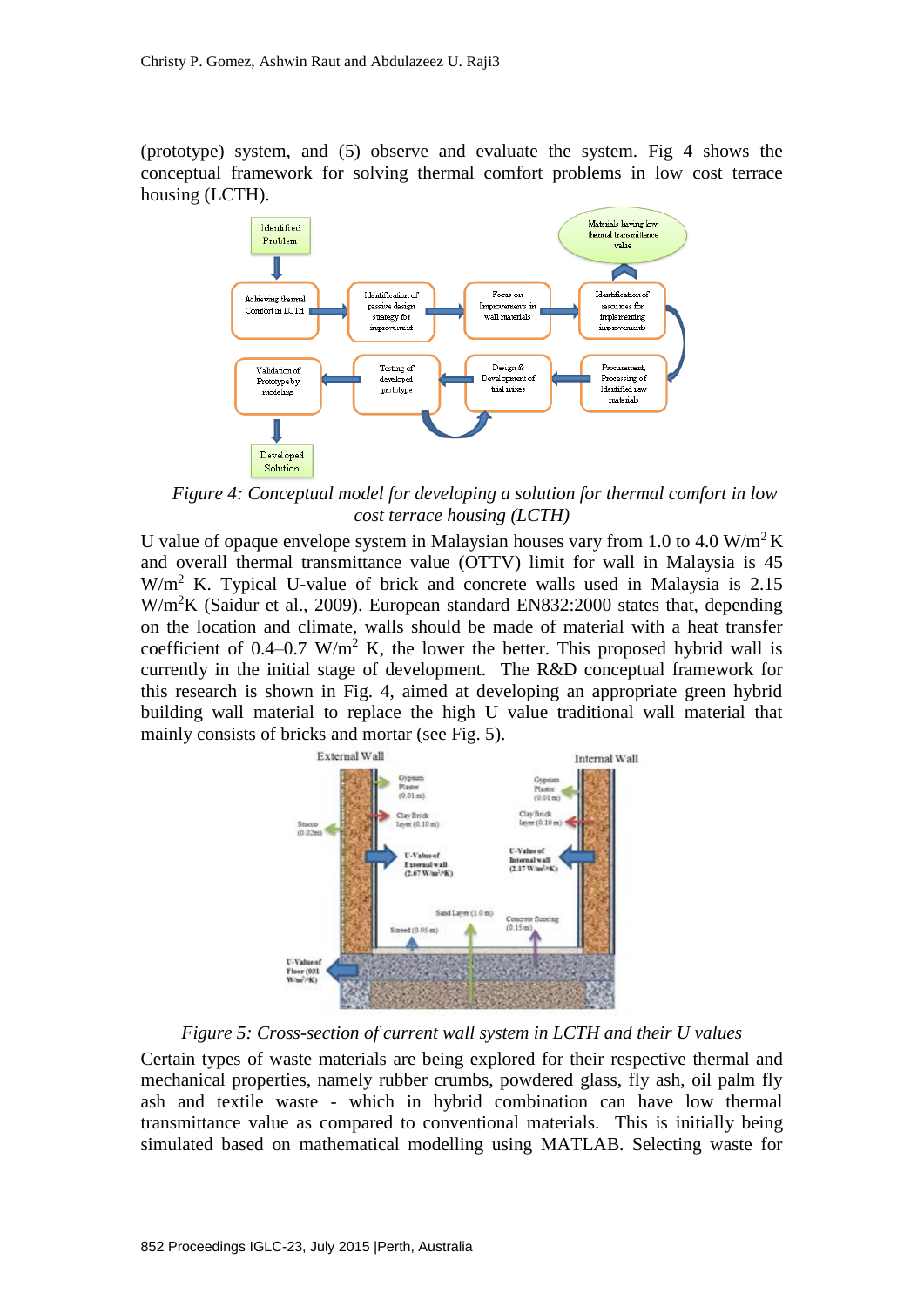utilization is complex as some of the waste material can have adverse effects due to their undesirable characteristics. Foreseeing this issue a combination of materials are to be chosen so that the final product should not compromise on green value. Green materials do the most with the least, and fit most harmoniously within the ecosystem process; also helping to eliminate the use of other materials and energy whilst contributing to the attainment of a service-based economy. The hybrid material prototype will be modelled based on a multi-criteria decision making model.

# **COMPETENCY CONCEPTUAL FRAMEWORK FOR GREEN VALUE OPTIMIZATION**

In using the analytical device of competency from a design science and production science perspective, a conceptual framework for green value optimization is forwarded (see Figure 6). Wherein, the 'technical skills', 'technical knowledge' and 'enviropreneurial value analysis' that come under the design science and production science category are attributes of competency. Here, the LAT will work alongside the architect after the preliminary design phase to optimize green value within the broader enviropreneurial value chain underpinned by lean design principles.



*Figure 6: Competency conceptual framework for green value optimization* 

# **CONCLUSION**

This paper acknowledges that there is increasing relevance of Lean to the broader construction process, and the need to apply extended lean production theories to the design process, specifically in contributing to the green value chain. Hence, it is contended here, that the role of the LAT can serve to establish more clearly this relevance by applying the TFV view to design. Here, the research strategy is to solve the practical problems from a design science approach underpinned by lean principles and enviropreneurial value chain attributes. As the focus in this case is on low cost terrace housing (LCTH), the development of the hybrid wall material will not only have the requisite thermal properties, but strong sustainability performance criteria and a cheaper option, done by incorporating locally available cheaper materials. Hence, a mapping for sourcing of such materials within Malaysia will be produced based on secondary data to facilitate the implementation of this green hybrid wall concept. It is proposed that universities in Malaysia be the Lean Architectural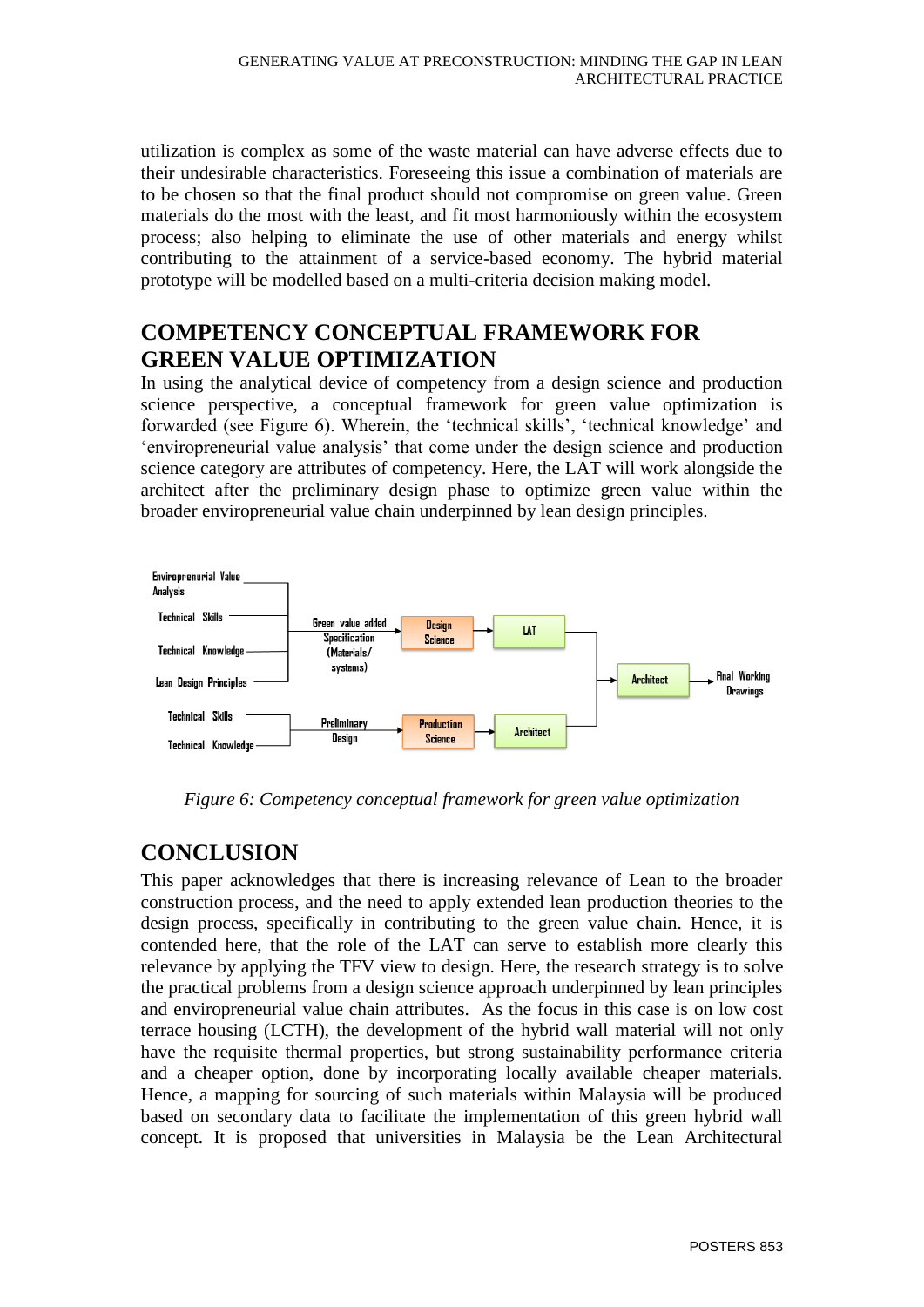Technology Centres, the hub of this Green R&D, with university researchers taking on the role of the LAT.

The inputs given by such a dedicated professional who can create the "pull" factor based on flow theory of production for value-added building design and product features can fill the vacuum between conventional design strategies and dynamic sustainable development agendas. Herein, referred to as a competency gap, within the green building value chain - a glaring disconnect within Lean Architectural Practice. Certain crucial inputs such as use of green materials, insulation, natural ventilation, etc. to create better indoor environment eventually adds value to end users in terms of functionality.

#### **REFERENCES**

- Rocha, C. G., Formoso, C. T., Tzortzopoulos-Fazenda, P., Koskela, L. and Tezel, A. 2012. Design science research in lean construction: process and outcomes. In: *Proc.* 20<sup>th</sup> *Ann. Conf. of the Int'l. Group for Lean Construction.* San Diego CA, USA, Jul. 18-20.
- Doery, M.P. 2009. *The China greentech report*. China greentech initiative analysis. [Online] Available at: [<http://china-greentech.com>](http://china-greentech.com/) [Accessed 15 March 2015].
- Ekici, B. B. and Aksoy, U. T. 2011. Prediction of building energy needs in early stage of design by using ANFIS. *Expert Systems with Applications*, 38(5), pp. 5352- 5358.
- Emmitt, S., 2009. *Architectural technology: research and practice*. Chichester, UK: John Wiley-Blackwell and Sons.
- Emmitt, S., 2013. *Architectural technology: research and practice*. Chichester, UK: John Wiley-Blackwell and Sons.
- Feng, Y. 2004. Thermal design standards for energy efficiency of residential buildings in hot summer/cold winter zones. *Energy and Buildings*, 36(12), pp. 1309-1312.
- Hanafi, Z. B. 1991. *Environmental design in hot humid countries with special reference to Malaysia*. PhD. University of Wales.
- Hartman, C.L. and Stafford, E.R. 1988. Crafting 'enviropreneurial' value chain strategies through green alliances. *Business Horizons*, 41(2), pp. 62-72.
- Horman, M. J., Riley, D., Pulaski, M. H. and Leyenberger, C. 2004. Lean and green: Integrating sustainability and lean construction. In: *Proc*. o*f CIB World Building Congress*. Toronto, Canada, May 2-7.
- Huovila, P. and Koskela, L., 1998. Contribution of the principles of lean construction to meet the challenges of sustainable development. In: *Proc.* 6<sup>th</sup> *Ann. Conf. of the Int'l. Group for Lean Construction*. Guarujá, Brazil, Aug. 13-15.
- Ibrahim, S. H. 2004. *Thermal comfort in modern low-income housing in Malaysia*. PhD. University of Leeds.
- Kung, F.H., Huang C. L. and Cheng C.L. 2012. Assessing the green value chain to improve environmental performance. *International Journal of Development Issues*, 11(2), pp. 111 – 128.
- Lapinski, A.R. Horman, M.J. and Riley, D. 2006. Lean processes for sustainable project delivery. *Journal of Construction Engineering and Management,* ASCE, 132(10), pp. 1083-1091.